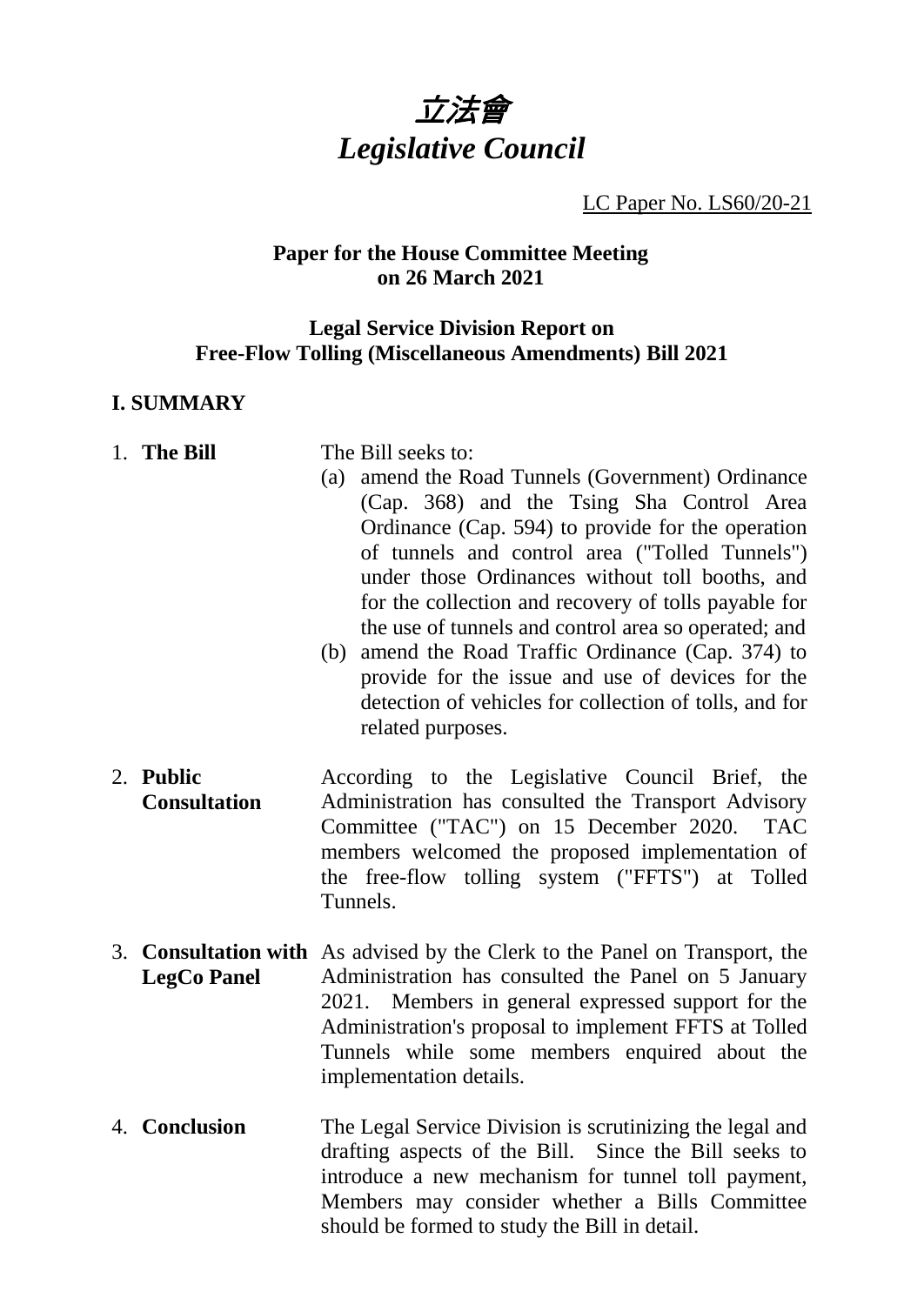## **II. REPORT**

The date of First Reading of the Bill is 24 March 2021. Members may refer to the Legislative Council ("LegCo") Brief (File Ref.: THB(T)CR 1/4651/2019) issued by the Transport and Housing Bureau on 17 March 2021 for further details.

## **Object of the Bill**

- 2. The Bill seeks to:
	- (a) amend the Road Tunnels (Government) Ordinance (Cap. 368) and the Tsing Sha Control Area Ordinance (Cap. 594) and their subsidiary legislation to provide for the operation of tunnels and control area under those Ordinances without toll booths ("boothless mode"), and for the collection and recovery of tolls payable for the use of tunnels and control area so operated; and
	- (b) amend the Road Traffic Ordinance (Cap. 374) and its subsidiary legislation to provide for the issue and use of devices for the detection of vehicles for collection of tolls, and for related purposes.

## **Background**

 $\overline{a}$ 

3. At present, a motorist using a government tolled tunnel<sup>1</sup> or Tsing Sha Control Area (collectively referred to as "Tolled Tunnels") may pay the tunnel toll by stopping at a toll booth to pay the toll manually, using the "stop-and-go" electronic payment facilities or passing through an Autotoll booth by using an Autotoll tag issued by the Autotoll Limited ("booth mode"). The management, operation and maintenance of Tolled Tunnels as well as the charging of tolls for using the Tolled Tunnels are governed by Cap. 368, Cap. 594 and their subsidiary legislation.

4. According to paragraph 3 of the LegCo Brief, one of the Smart Mobility initiatives of the Smart City Blueprint 2.0, which was published in December 2020, is the implementation of the free-flow tolling system ("FFTS") at Tolled Tunnels by early 2024. Upon implementation of FFTS, the use of a

<sup>1</sup> Government tolled tunnels are Cross-Harbour Tunnel, Eastern Harbour Crossing, Lion Rock Tunnel, Shing Mun Tunnels, Aberdeen Tunnel and Tate's Cairn Tunnel. According to footnote 1 of the LegCo Brief, Tolled Tunnels will also cover the two Build-Operate-Transfer ("BOT") tunnels, i.e. Western Harbour Crossing and Tai Lam Tunnel, upon expiry of their BOT franchises in August 2023 and May 2025 respectively.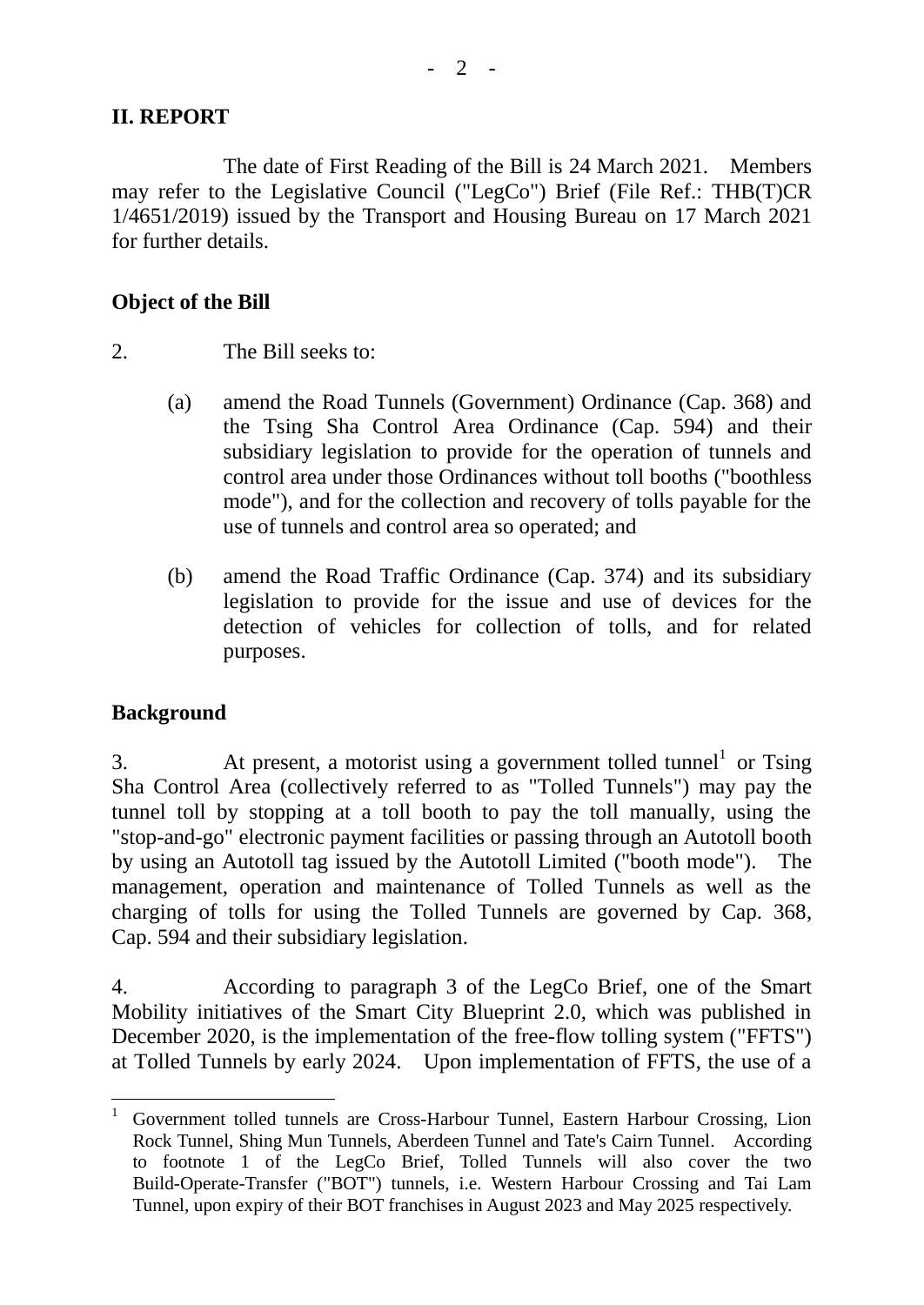Tolled Tunnel by a motor vehicle will be detected by FFTS field equipment (i.e. boothless tolling facilities) through reading of a toll tag affixed on the windscreen of the motor vehicle for the purpose of collection of tolls. The Bill is introduced into LegCo by the Administration to provide for the legal backing for the implementation of FFTS at Tolled Tunnels.

# **Provisions of the Bill**

 $\overline{a}$ 

5. The Bill contains 10 Parts. The major provisions of the Bill are summarized in the ensuing paragraphs.

## Implementation of FFTS at Tolled Tunnels (Parts 2 and 4)

6. To enable the implementation of FFTS at Tolled Tunnels, Parts 2 and 4 of the Bill seek to amend Cap. 368 and Cap. 594, among others, to:

- (a) empower the Commissioner for Transport ("Commissioner") to designate a Tolled Tunnel to be operated in boothless mode by notice published in the Gazette (such notice would not be subsidiary legislation and hence not subject to amendment by LegCo) (clauses 9 and 40);
- (b) empower the Commissioner to appoint any public officer, any person employed by the toll service provider<sup>2</sup> or any other person to be a toll service officer to assist in the performance of functions relating to the collection and recovery of tolls for the use of a boothless mode Tolled Tunnel (clauses 11 and 42);
- (c) expand the power of the Chief Executive in Council to make regulations under section 20 of Cap. 368 and section 26 of Cap. 594 to cover certain matters relating to the operation of a boothless mode Tolled Tunnel (including the use and installation of boothless tolling facilities, and imposing additional charges, penalties and costs in connection with the recovery of tolls); such regulations would be subsidiary legislation subject to scrutiny of LegCo pursuant to the negative vetting procedure (clauses 15 and 51);
- (d) impose a financial penalty on a toll service provider for its failure to comply with any requirement of Cap. 368 or Cap. 594 or breach of a toll service agreement (clauses 19, 20 and 48 and 58); and

<sup>2</sup> Toll service provider is proposed in clauses 5 and 37 of the Bill to mean a person who has entered into a toll service agreement with the Government and would include, in the case of emergency, any person for the time being authorized by the Commissioner to perform functions relating to the collection and recovery of tolls for the use of a boothless mode tunnel.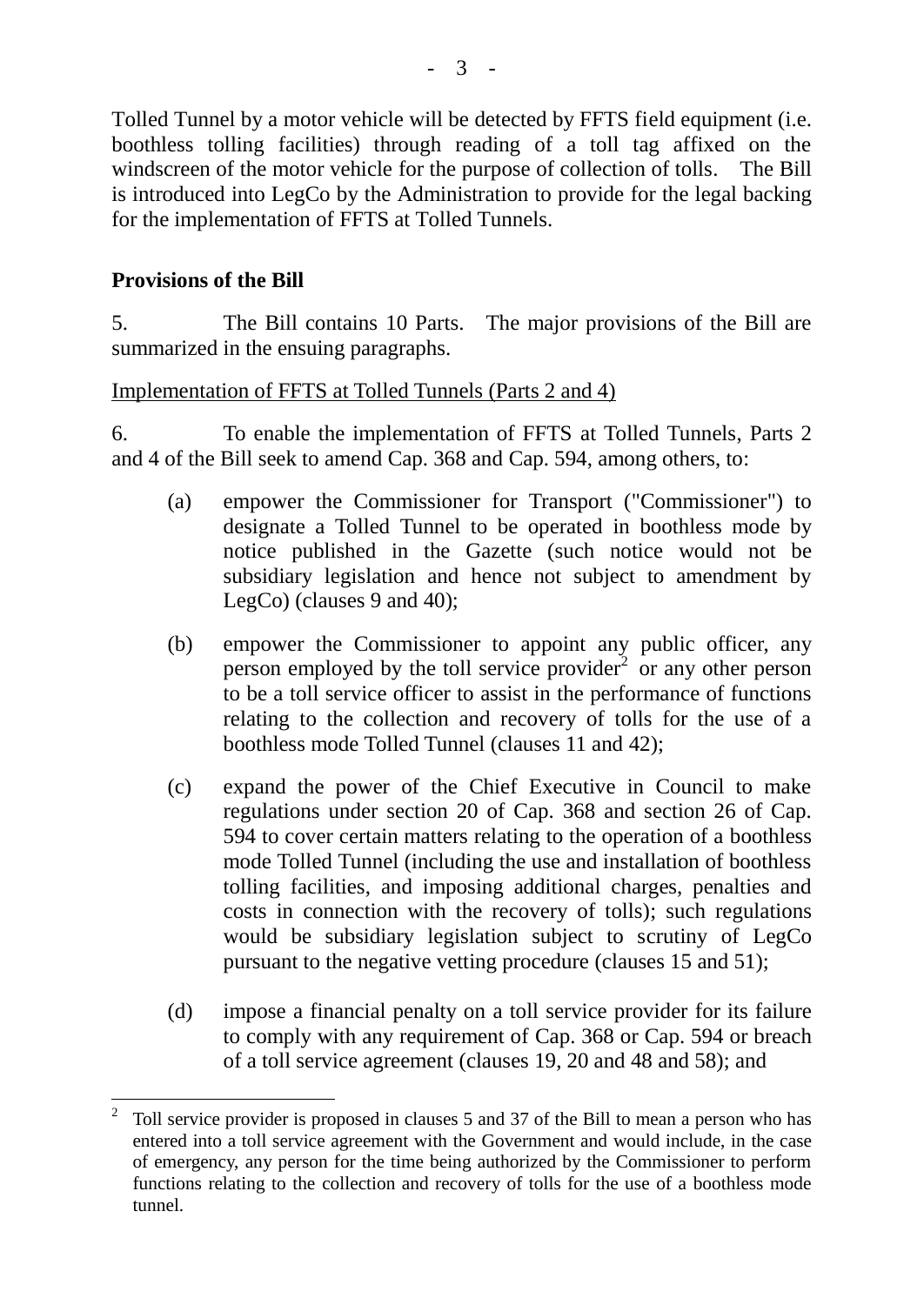(e) provide that it would be an offence punishable by a fine at level 4 (i.e. \$25,000) if a person, without lawful authority, discloses to another person information obtained or received by or accessible to the person, in connection with performing any function relating to the collection and recovery of tolls payable for the use of a boothless mode Tolled Tunnel (clauses 16 and 53).

#### Collection and recovery of tolls under FFTS (Parts 3, 5 and 6)

7. In relation to Tolled Tunnels operated in boothless mode, Parts 3, 5 and 6 of the Bill mainly seek to amend the Road Tunnels (Government) Regulations (Cap. 368A), the Tsing Sha Control Area (General) Regulation (Cap. 594A) and the Tsing Sha Control Area (Tolls, Fees and Charges) Regulation (Cap. 594B) to:

- (a) provide that the responsible person of the vehicle (i.e. the registered owner of the vehicle or the holder of the international circulation permit, movement permit or trade licence if the vehicle is used under such a permit or licence) would be liable to pay for a toll for the use of a Tolled Tunnel; and to provide for a mechanism for collection and recovery of the toll, surcharges and penalties (clauses 28 and 71);
- (b) empower the Commissioner to install or permit the installation of boothless tolling facilities and any ancillary facilities at a Tolled Tunnel for it to be operated as a boothless mode tunnel (clauses 30 and 62); and
- (c) provide for related offences (such as preventing the detection by boothless tolling facilities of the use of a Tolled Tunnel by a vehicle, causing any boothless tolling facilities to fail to operate or to operate in a manner that results in underpayment of an appropriate toll) which would be punishable by a fine at level 2 (i.e. \$5,000) and imprisonment for six months (clauses 32 and 62).

8. In relation to Tolled Tunnels operated in booth mode, under the existing regulations 12 and 18 of Cap. 368A and section 3 of Cap. 594B, the toll payment liability rests with the driver using a Tolled Tunnel, and non-payment of a toll is an offence punishable by a fine at level 2 (i.e. \$5,000) and imprisonment for six months. Parts 3 and 6 of the Bill seek to amend Cap. 368A and Cap. 594B to the effect that non-payment of a toll would no longer be punishable by imprisonment (clauses 28 and 69).

## Issue and use of a toll tag (Part 7)

9. Part 7 of the Bill seeks to amend Cap. 374 to, among others, empower the Secretary for Transport and Housing ("Secretary") to make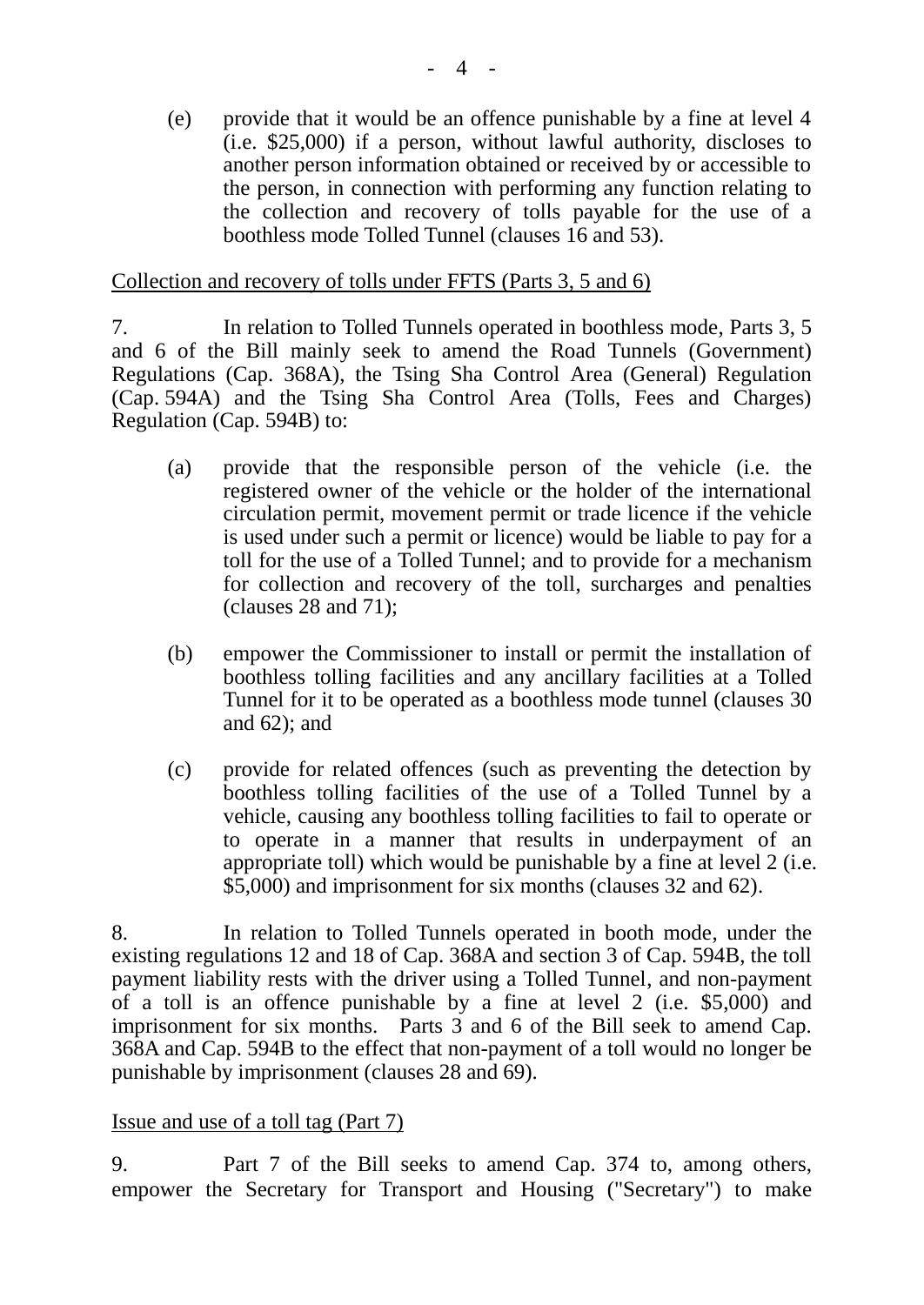regulations to provide for the issue, replacement and cancellation of toll tags and the related charges, and to require the use of a toll tag and to regulate the use of a toll tag or any device that functions in a manner similar to a toll tag (clause 77). Such regulations would be subsidiary legislation subject to scrutiny of LegCo pursuant to the negative vetting procedure.

10. Clause 80 of the Bill seeks to make it an offence if a person, without lawful authority or reasonable excuse, forges a toll tag, alters any data stored in a toll tag or possesses a forged or altered toll tag, or drives a vehicle using a forged or altered toll tag etc. A person who commits such an offence would be liable to a fine at level 3 (i.e. \$10,000) and to imprisonment for three years.

# Other related amendments (Parts 8, 9 and 10)

11. Part 9 of the Bill mainly seeks to amend the Road Traffic (Registration and Licensing of Vehicles) Regulations (Cap. 374E) to:

- (a) require a person to provide, in addition to other particulars such as name and address, an e-contact means (i.e. the person's electronic mail address or mobile phone number) in certain circumstances, including transfer of ownership of a registered motor vehicle, and application for international circulation permits, trade licences and movement permits; and
- (b) require a person to provide updated particulars including his e-contact means within 72 hours of change to the Commissioner.

12. Part 10 of the Bill seeks to add a new traffic sign to Schedule 1 to the Road Traffic (Traffic Control) Regulations (Cap. 374G) to the effect that the traffic lane with such new traffic sign would be designated to be used by taxis carrying no passengers (which would be charged a lower toll).

13. Part 8 of the Bill seeks to make consequential amendments to the Road Traffic (Public Service Vehicles) Regulations (Cap. 374D) to replace references to "toll paid by the driver during the hiring" by references to the toll specified in the relevant legislation.

# Commencement

14. Except Part 9 of the Bill (relating to the proposed amendments to Cap. 374E as stated in paragraph 11 above) which would come into operation on a day to be appointed by the Secretary by notice published in the Gazette, the Bill, if passed, would come into operation on the day on which it is published in the Gazette as an Ordinance.